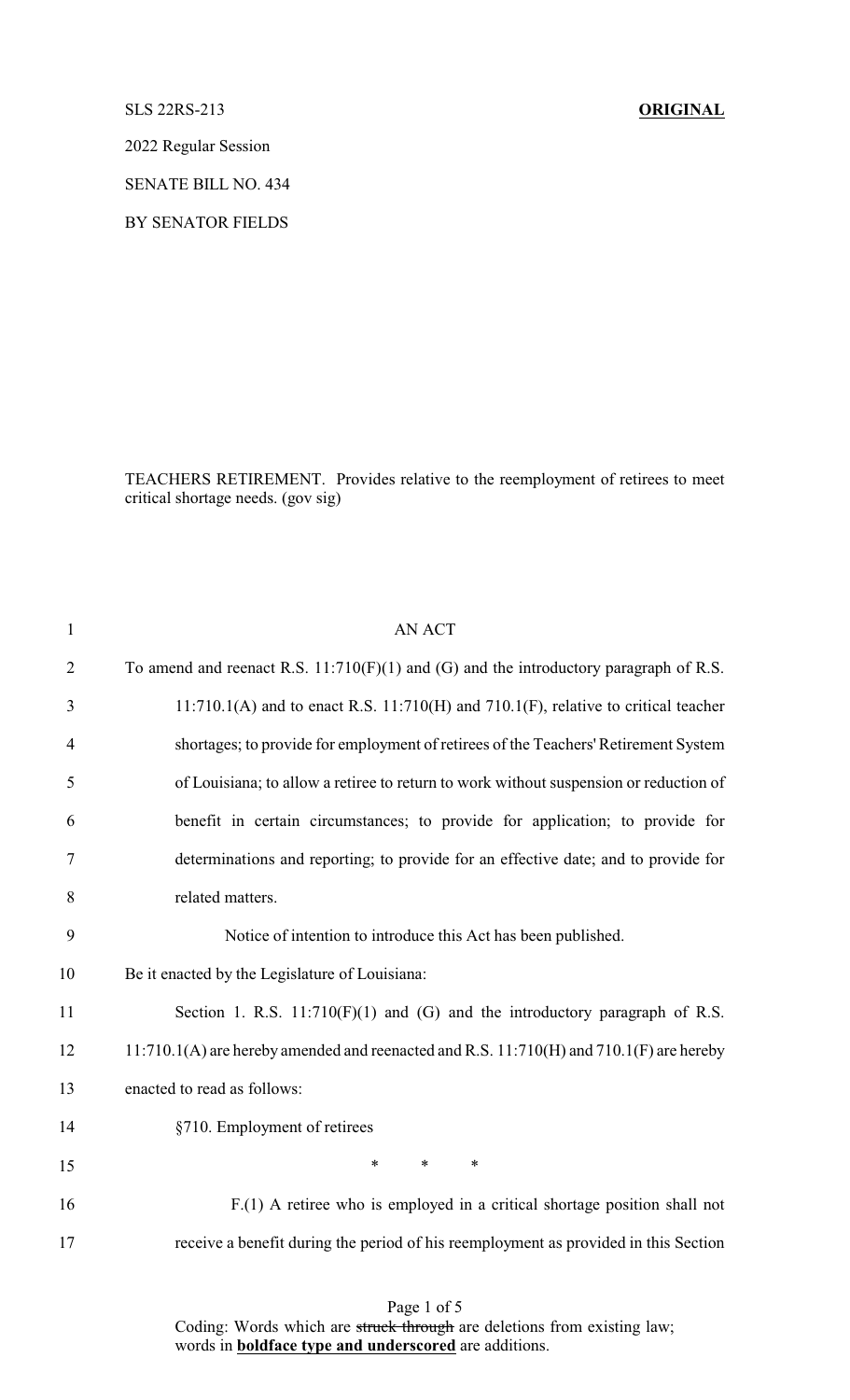| $\mathbf{1}$   | unless and until the Board of Elementary and Secondary Education and the board of          |
|----------------|--------------------------------------------------------------------------------------------|
| $\overline{2}$ | trustees of this system have received certification that a critical shortage exists. Prior |
| 3              | to making such certification for any full-time critical shortage position, the employer    |
| $\overline{4}$ | shall cause to be advertised in the official journal of the employer's governing           |
| 5              | authority, on two separate occasions, notice that a shortage of certified teachers         |
| 6              | exists and the positions sought to be filled. Additionally, the employer shall cause       |
| $\tau$         | notice to be posted at the career development office, or similar such entity, of every     |
| $8\,$          | post-secondary institution within a one hundred twenty-mile radius of the employer's       |
| 9              | governing authority. If a certified applicant who is not a retiree applies for an          |
| 10             | advertised position, such person shall be hired before any certified retiree is            |
| 11             | employed, unless fewer than three applicants have applied for the position each of         |
| 12             | whom is certified in the critical shortage area being filled.                              |
| 13             | $\ast$<br>$\ast$<br>$\ast$                                                                 |
| 14             | G.(1) Regardless of retirement date or previous reemployment, a retiree                    |
| 15             | of this system who has been retired for at least twelve months and who did not             |
| 16             | retire based on a disability may be directly reemployed without suspension or              |
| 17             | reduction in benefit if either of the following apply:                                     |
| 18             | The retiree is certified to teach mathematics, science, English<br>(a)                     |
| 19             | language arts, or special education excluding gifted and talented and is                   |
| 20             | reemployed to fill a position in the area of certification.                                |
| 21             | (b) The retiree is reemployed to fill a vacancy created because a teacher                  |
| 22             | is on maternity leave pursuant to R.S. 17:1211, military leave pursuant to R.S.            |
| 23             | 17:1215, sabbatical leave pursuant to R.S. 17:1171, or extended sick leave                 |
| 24             | pursuant to R.S. 17:1202.                                                                  |
| 25             | The provisions of this Subsection shall not apply to anyone<br>(2)                         |
| 26             | reemployed by contract or corporate contract and shall terminate June 30,                  |
| 27             | 2025.                                                                                      |
| 28             | $H$ . Notwithstanding any other provision of law to the contrary, the provisions           |
| 29             | of this Section shall be applicable only to a retiree who returns to active service with   |

Page 2 of 5 Coding: Words which are struck through are deletions from existing law; words in **boldface type and underscored** are additions.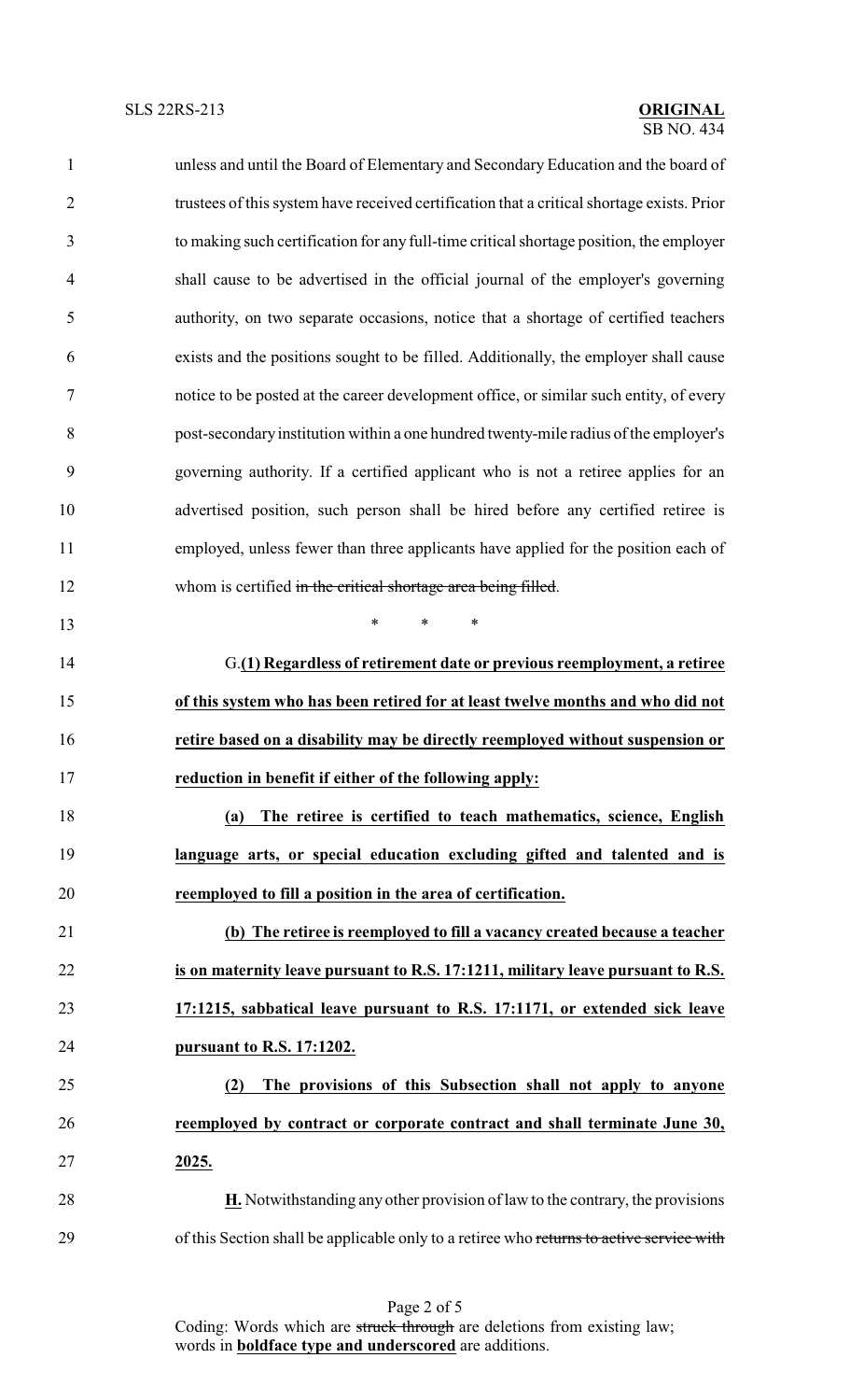| $\mathbf{1}$   | an employer covered by the provisions of this Chapter retired on or before June 30,            |
|----------------|------------------------------------------------------------------------------------------------|
| $\overline{2}$ | $2020$ , and any retiree covered under Subparagraph $(A)(6)(a)$ of this Section.               |
| 3              | §710.1. Employment of retirees on or after July 1, 2020                                        |
| 4              | A. Except as otherwise provided in this Section, any retiree who returns to                    |
| 5              | active service with an employer covered by the provisions of this Chapter and who              |
| 6              | retired on or after July 1, 2020, shall for that period of employment choose one of            |
| 7              | the following irrevocable options, which shall be made in writing and filed with the           |
| 8              | appropriate officer of the employer:                                                           |
| 9              | *<br>$\ast$<br>$\ast$                                                                          |
| 10             | F. Any retiree who retired on or before June 30, 2020, and who returned                        |
| 11             | to active service under the provisions of this Section may elect to be reemployed              |
| 12             | pursuant to the provisions of R.S. 11:710. The retiree shall submit to his                     |
| 13             | employer a form provided by the system noting his decision to have his                         |
| 14             | reemployment covered by the provisions of R.S. 11:710. After the termination                   |
| 15             | of R.S. 11:710(G), the retiree may elect to be covered by the provisions of this               |
| 16             | Section as provided in Subsection B of this Section.                                           |
| 17             | Section 2. The cost of Section 1 of this Act, if any, shall be funded with additional          |
| 18             | employer contributions in compliance with Article X, Section 29(F) of the Constitution of      |
| 19             | Louisiana.                                                                                     |
| 20             | Section 3. The Department of Education shall undertake a study to determine                    |
| 21             | whether the critical shortages suffered by schools participating in the Teachers' Retirement   |
| 22             | System of Louisiana are suffered to the same degree by schools that are not participating      |
| 23             | employers of the system. The department shall ascertain the causes of the shortages, and, if   |
| 24             | the shortages are not substantially the same, the department shall ascertain the reasons for   |
| 25             | the disparity. In either case, the department shall propose policy changes that will reduce or |
| 26             | eliminate the shortages in both the long and short term. The department shall submit its       |
| 27             | findings and proposed policy changes to the House and Senate committees on retirement and      |
| 28             | the House and Senate committees on education by January 20, 2023.                              |
| 29             | Section 4. This Act shall become effective upon signature by the governor or, if not           |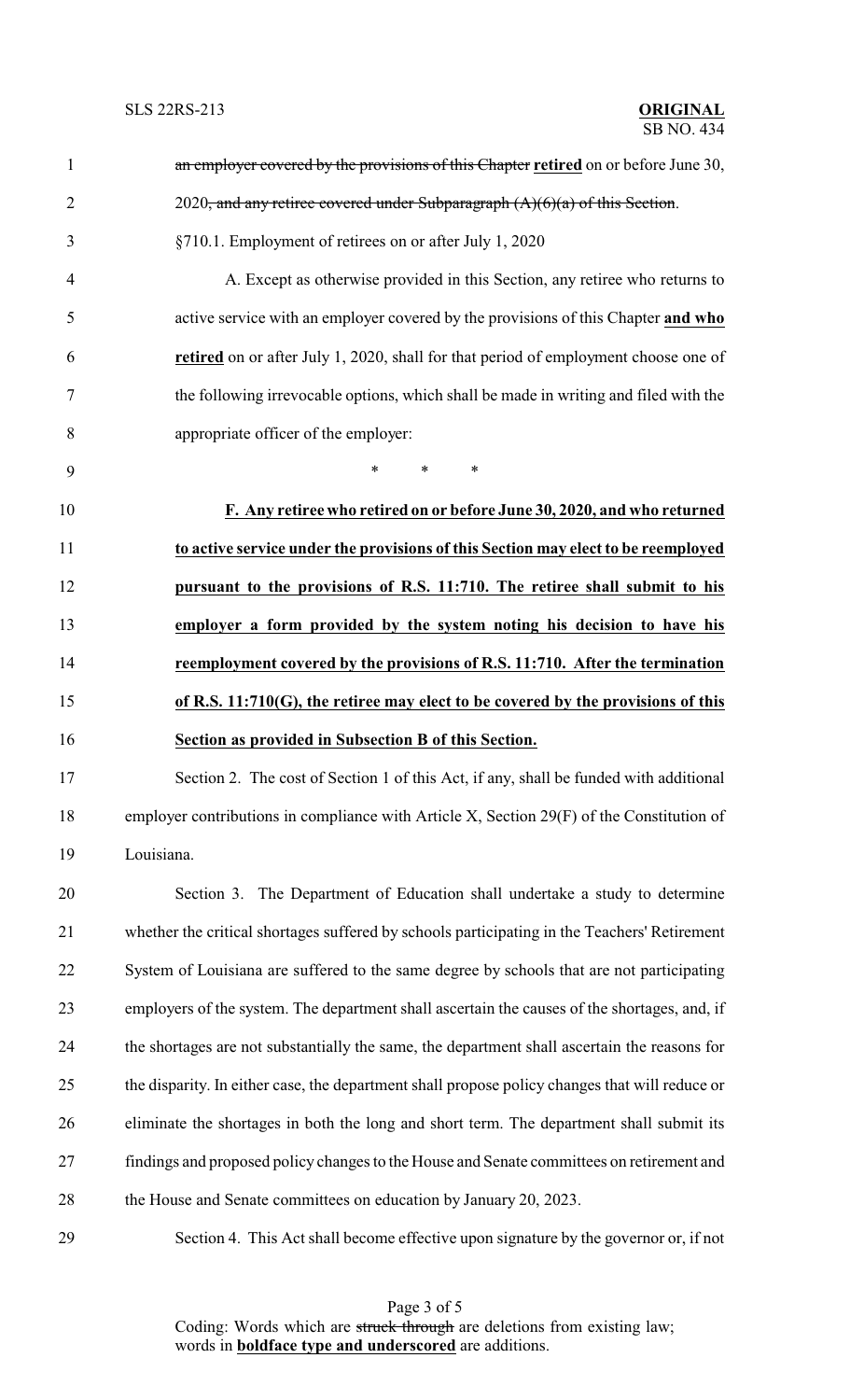- 1 signed by the governor, upon expiration of the time for bills to become law without signature
- 2 by the governor, as provided by Article III, Section 18 of the Constitution of Louisiana. If
- 3 vetoed by the governor and subsequently approved by the legislature, this Act shall become
- 4 effective on the day following such approval.

The original instrument and the following digest, which constitutes no part of the legislative instrument, were prepared by LG Sullivan.

## DIGEST SB 434 Original 2022 Regular Session Fields

Present law governs the payment of benefits to retirees of the Teachers' Retirement System of Louisiana (Teachers') including retirees who return to work in positions covered by the retirement system. Present law generally requires payment of a retiree's benefit to be suspended for the duration of reemployment with some exceptions. Requires suspension of benefit without exception for any reemployment within the first 12 months of retirement. Requires payment of employer and employee contributions during reemployment. Provides for refund of employee contributions without interest after the reemployment ends.

Proposed law retains present law.

One present law exception (commonly referred to as "critical shortage") allows the receipt of retirement benefits without suspension for the duration of reemployment if all of the following apply to the retiree:

- (1) He retired on or before June 30, 2010, OR retired after that date and returned to a Teachers'-covered position on or before June 30, 2020.
- (2) He is employed to fill a position certified as a critical shortage position.
- (3) He is certified to teach in the critical shortage area.

Present critical shortage law requires the employer to meet certain advertising and posting requirements before certifying the existence of a critical shortage.

Present law is applicable to anyone who retired after June 30, 2010, and who first returned to work in a Teachers'-covered position after June 30, 2020, does not contain a critical shortage provision.

Proposed law generally retains present law. Proposed law additionally:

- (1) Applies present critical shortage law to any certified retiree, not just to one certified in the critical shortage area.
- (2) Allows anyone who retired before July 1, 2020, to be rehired under present critical shortage law.
- (3) Until June 30, 2025, allows an employer to hire a retiree certified in math, science, English language arts, or special ed excluding gifted and talented to fill a position in the certified area without complying with the advertising and posting requirements in present law.
- (4) Requires the Dept. of Education to determine whether non-Teachers' schools are having the same critical shortage issues, to find the reasons for the shortages and for

## Page 4 of 5

Coding: Words which are struck through are deletions from existing law; words in **boldface type and underscored** are additions.